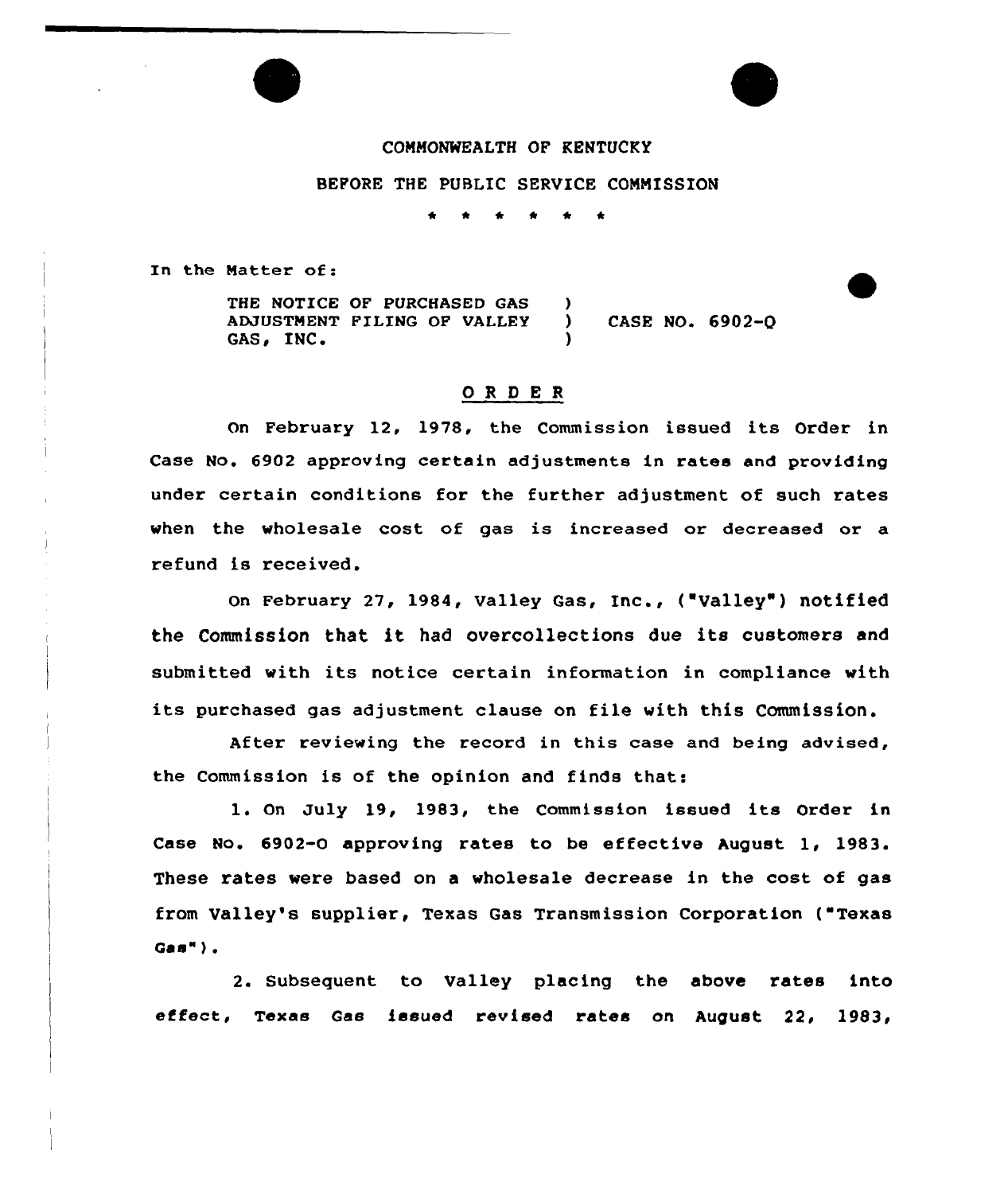

reflecting an additional wholesale decrease effective August 1, 1983, in the amount of 4.9 cents per Ncf. Valley failed to notify the Commission and adjust its retail rates for this additional decrease.

3. Valley proposes to refund \$1,355 in overcollections from its customers due to Texas Gas' rates issued August 22, 1983.

4. Valley proposes to apply a refund factor of <sup>8</sup> cents per Mcf as a credit to its customers' bills. The refund factor should begin with meter readings taken on March 1, 1984, or as soon as practical thereafter. The refund factor should remain in effect for <sup>4</sup> months or until such time as the full amount plus interest has been returned to Valley's customers.

5. Valley should refund the amount reported in its application plus interest at a rate equal to the average of the 3-month Commercial Paper Rates" for the immediately preceding 12-month period less 1/2 of 1 percent to cover the costs of refunding. These monthly rates are reported in the Federal Reserve Bulletin and the Federal Reserve Statistical Release.

IT IS THEREFORE ORDERED that Valley shall apply a refund factor of 8 cents per Mcf as a credit to its customers' bills. The refund factor shall begin with meter readings taken Narch 1, 1984, or as soon as practical thereafter, and shall remain in effect until such time as necessary so that the total amount refunded will, as nearly as possible, reflect the amount reported herein. The refund factor will terminate when the amount refunded equals the amount herein reported plus interest.